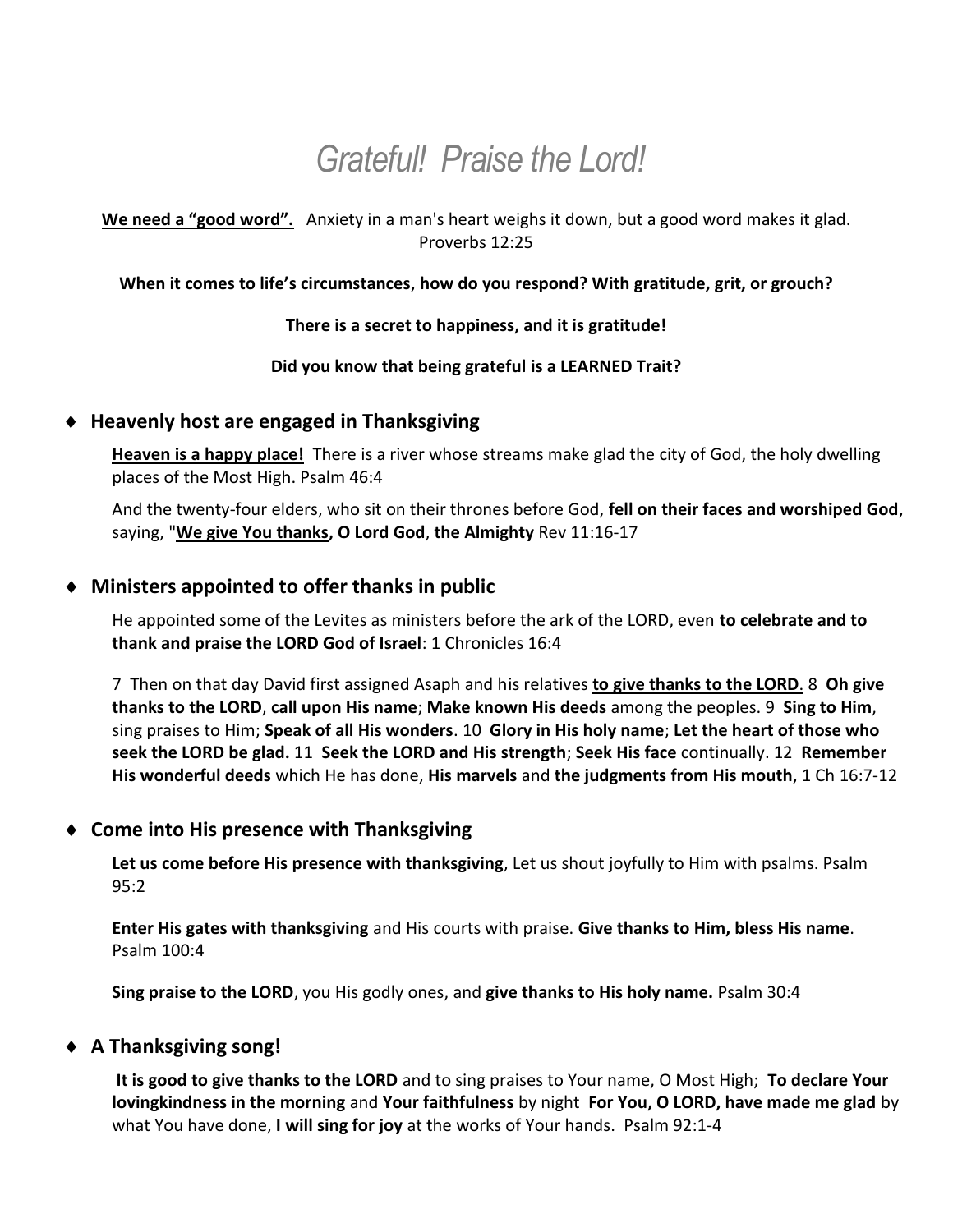## **The Saints of God are to give thanks**

We are to be "**overflowing with gratitude**" – Col 2:7

**Be glad in the LORD, you righteous ones**, **and give thanks** to His holy name. Psalm 97:12

**This is the day which the LORD has made**; **Let us rejoi**ce and **be glad in it**. Psalm 118:24

**I was glad** when they said to me, "**Let us go to the house** of the LORD." Psalm 122:1

**Let the peace of Christ rule in your hearts**, to which indeed you were called in one body; **and be thankful**. Col 3:15

**Thanks for deliverance from sin**: Rom 7:24-25

**Thanks for the faith of others**: Rom 1:8

**Thanks to God for leading us**: But **thanks be to God, who always leads us in triumph in Christ**; 2 Cor 2:14

**Thanks for God's nearness**: We give thanks to You, O God, **we give thanks, For Your name is near** Psalm 75:1

**Thanks for those who accept God's Word**: 1 Thes 2:13

**Thanks for victory over death**: **thanks be to God, who gives us the victory through our Lord Jesus Christ**. 1 Cor 15:57

**Thank You Jesus for strength**: I thank Christ Jesus our Lord, **who has strengthened me** 1 Tim 1:12

## **We are to pray with Thanksgiving**

**Rejoice in the Lord always**; again I will say, rejoice! **Be anxious for nothing, but in everything by prayer and supplication with thanksgiving let your requests be made known to God**. And the peace of God, which surpasses all comprehension, will guard your hearts and your minds in Christ Jesus. Phil 4:4-7

o **There is no substitute for prayer**. You might can substitute for a missing limb. You might have to text if you cannot email. There's no substitute for prayer – not enthusiasm, not intellect, not energy, not ingenuity.

## **You don't pray to impress God. You pray to acknowledge God and grateful for His care**

**Trust in the Lord with all your heart**, lean not on your own understanding. In all you ways **acknowledge God, and He will direct your steps**. Prov 3:5-6

- o When you acknowledge God **you acknowledge His greatness**, His power, His knowledge. **You turn your anxiety into thanksgiving**; your worry into gratitude.
- **Praise is your time of fellowship with God. It is being "filled with His Spirit". It is your time to say, "Thank you Lord!!!"**